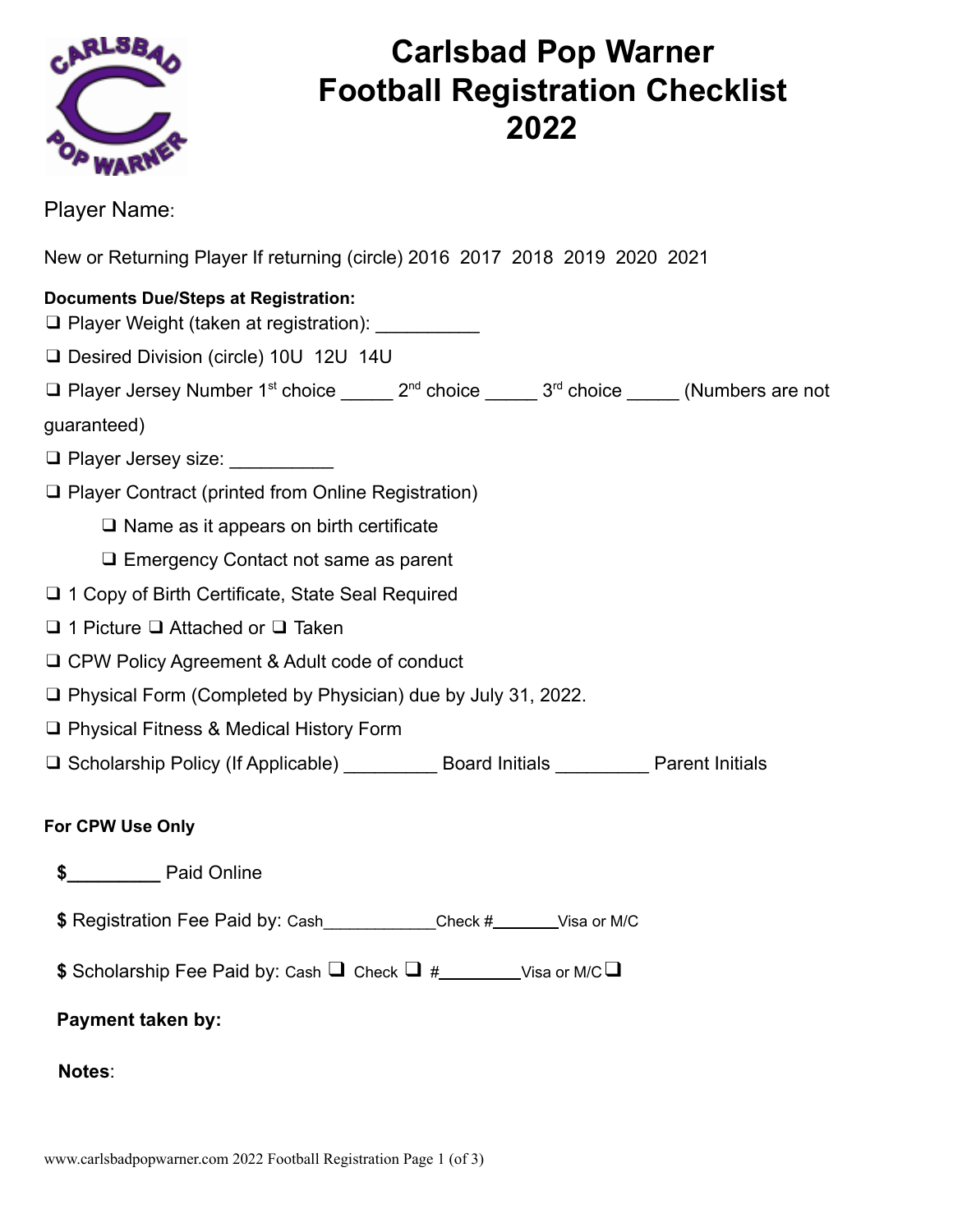

2022 Carlsbad Pop Warner Policy Agreement

Participant Name: \_\_\_\_\_\_\_\_\_\_\_\_\_\_\_\_\_\_\_\_\_\_\_\_\_\_\_\_\_\_\_\_\_\_\_\_\_\_\_\_\_\_\_\_\_\_\_\_\_\_\_\_\_\_\_\_\_

I hereby authorize Carlsbad Pop Warner to publish contact information to be distributed in team rosters for the parents of players/cheerleaders on my child(ren)'s team(s).

❑ \_\_\_\_\_\_\_(initial)

I give consent to Carlsbad Pop Warner Football Association to use my child's picture(s) in publications, promotional materials, the CPW website and yearbook.

❑\_\_\_\_\_\_\_(initial)

### *There will be no registration refunds issued after May 1, 2022 SORRY - NO EXCEPTIONS!*

 $\square$   $(inital)$ 

Mother/Guardian Name:

Best Phone: Email:(circle home/work)

Father/Guardian Name:

Best Phone: Email:(circle home/work)

*Parent/Guardian Signature: \_\_\_\_\_\_\_\_\_\_\_\_\_\_\_\_\_\_\_\_\_\_\_\_\_\_\_\_\_\_\_\_\_\_\_\_ Date: \_\_\_\_\_\_\_\_*

www.carlsbadpopwarner.com 2022 Football Registration Page 2 (of 3)